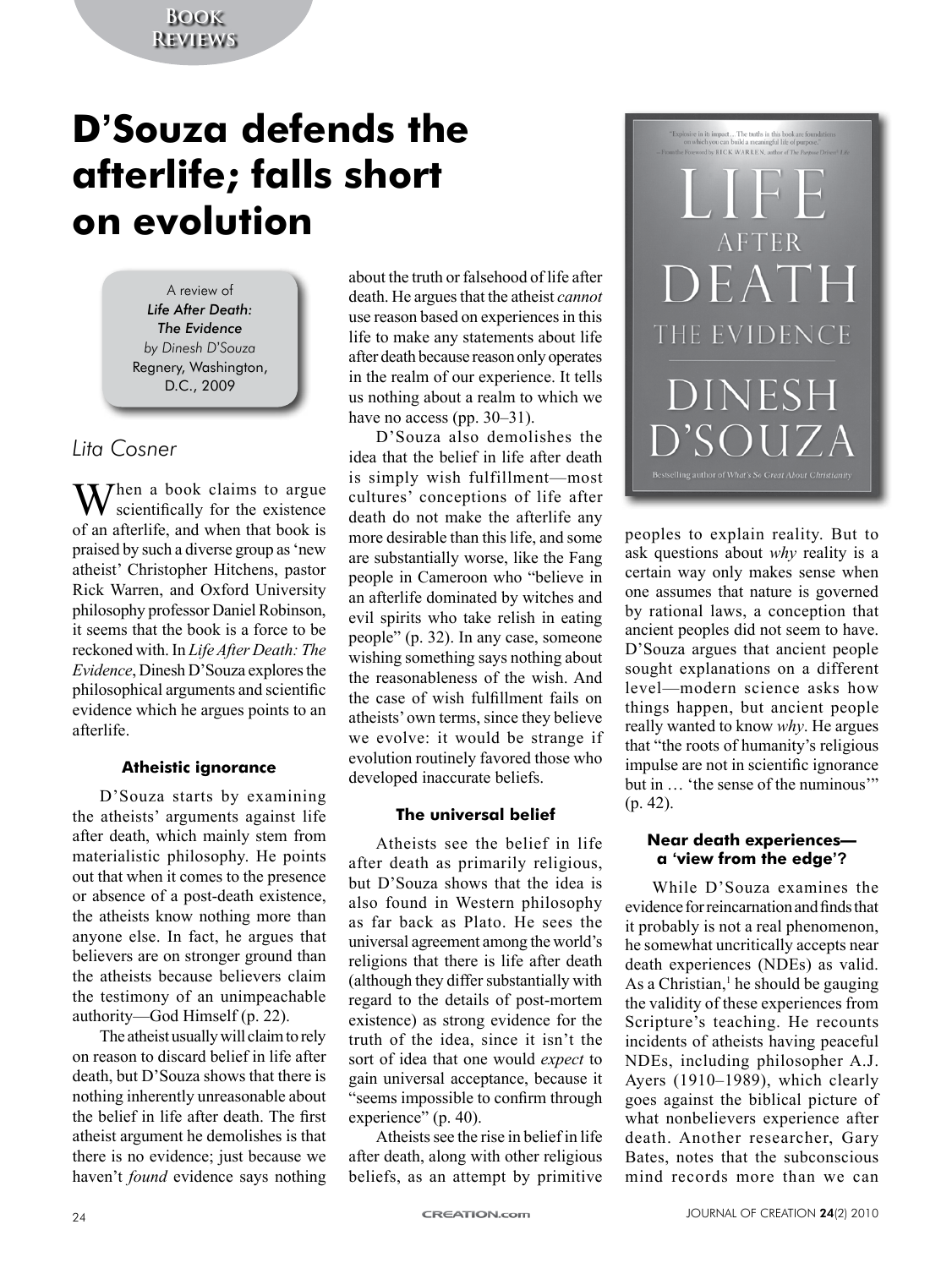readily recall, and these subconscious memories could be part of the NDEs, for instance, recalling details of procedures or conversations. Also, subconscious 'memories' could be planted from an outside source, and then recalled as if it was a genuine memory. Peace and goodwill are common feelings after hypnosis, so something similar could be going on in the subconscious with NDEs.<sup>2</sup>

#### **Multiple universes**

D'Souza takes the ideas of dark energy and matter, as well as multiple universes, and uses them to support the idea that there are other dimensions which science doesn't know anything about, and therefore life after death is plausible as we argue it occurs in another dimension. But this assumes that there are, in reality, other universes, and that dark matter and energy actually exist. Multiple universes is a theory which by definition can't be proved by science, as we only have access to *this* universe.<sup>3</sup> As such, an argument based on multiple universes can be an interesting philosophical or even theological argument, but it cannot be scientific. Dark matter and energy also have not been observed.<sup>4</sup> D'Souza's use of scientific fads to argue for life after death disturbingly parallels old-earth creationist Hugh Ross's (mis)use of science in his books.<sup>5</sup> Scientific fads which are heavily dependent on evolutionary assumptions are simply taken at face value, and then used to argue for a 'biblical' point of view, when in fact the hypotheses themselves should be received far more critically.

#### **Teleological evolution?**

If there is anything that disproves a plan to life, the atheist would say that it is evolutionary theory. But D'Souza argues precisely the opposite; that there is a natural teleology that works through evolution, which leads molecules to turn into cells, cells into animals, and caused one group of animals, humans, to grow a soul. D'Souza's uncritical acceptance of secular science is especially apparent here. Things which make life possible, like the earth's distance from the sun, the gravitational force of the moon, and the properties of water, are interpreted as preconditions of Darwinian evolution (p. 98).

D'Souza states that the scientific quest to find a naturalistic origin for life is simply part of the "*modus operandi*  of science" (p. 101). But this assumes naturalism *has* the explanation, while the Bible teaches a *supernatural* origin to life. If this is the case, then *any* naturalistic explanation for the origin of life on Earth will be flawed. D'Souza argues that there is a "natural teleology" which has played out through Earth's history. But evolution cannot have any teleology—natural selection cannot see past the current generation. It doesn't matter if a particular mutation when combined with one that might come about in 500 years will make an animal more fit; if the current mutation does not make the creature more fit by itself, it will not be selected for. D'Souza also does not propose a way that evolution could add the sort of genetic information that would be required if amoebae were to evolve into animals then humans. Furthermore, natural selection can work only with selfreproducing entities; it can't explain the origin of *first* life.

# **Body and mind**

In the next part of his book, D'Souza tackles the interrelationship of the physical human body and the mind. Humans experience two worlds—the outer physical world and the inner world of thoughts and ideas. They are completely different sorts of 'worlds', but to the one experiencing it, the inner world is just as real as the physical world around him.

D'Souza accepts the dualistic explanation, because although we don't know exactly how the mind interacts with the physical body, it seems to deal with what we do know about the mind and the brain better than the materialistic explanation. And if the mind is not the same thing as the brain, but a non-physical entity



The belief in life after death in Western philosophy can be traced back to Plato.

which only uses the brain as a vehicle through which to influence the body, then it is entirely possible that the mind could survive the death of the body and the breakdown of the brain, and go on to survive in a disembodied state or in a different body. The mind is incredibly powerful—"mental activity not only affects physical outcomes, but … reconstitutes and reprograms the neurons in our brains" (p. 129). D'Souza argues that if the mind is powerful enough to reprogram the brain, then it could very well be able to survive the death of the brain (p. 131).

# **Arguments from philosophy**

Having dealt with what he interprets to be scientific and medical evidence for the afterlife, D'Souza next tackles a number of philosophical arguments for life after death. Atheists claim that science tests the natural world, and therefore the natural world is the only scientific reality. But a number of philosophers have argued that science does nothing of the sort. In fact, they argue that the dichotomy between reality 'out there' and reality inside our minds is false, because *the only reality we have access to is that of our own perceptions*.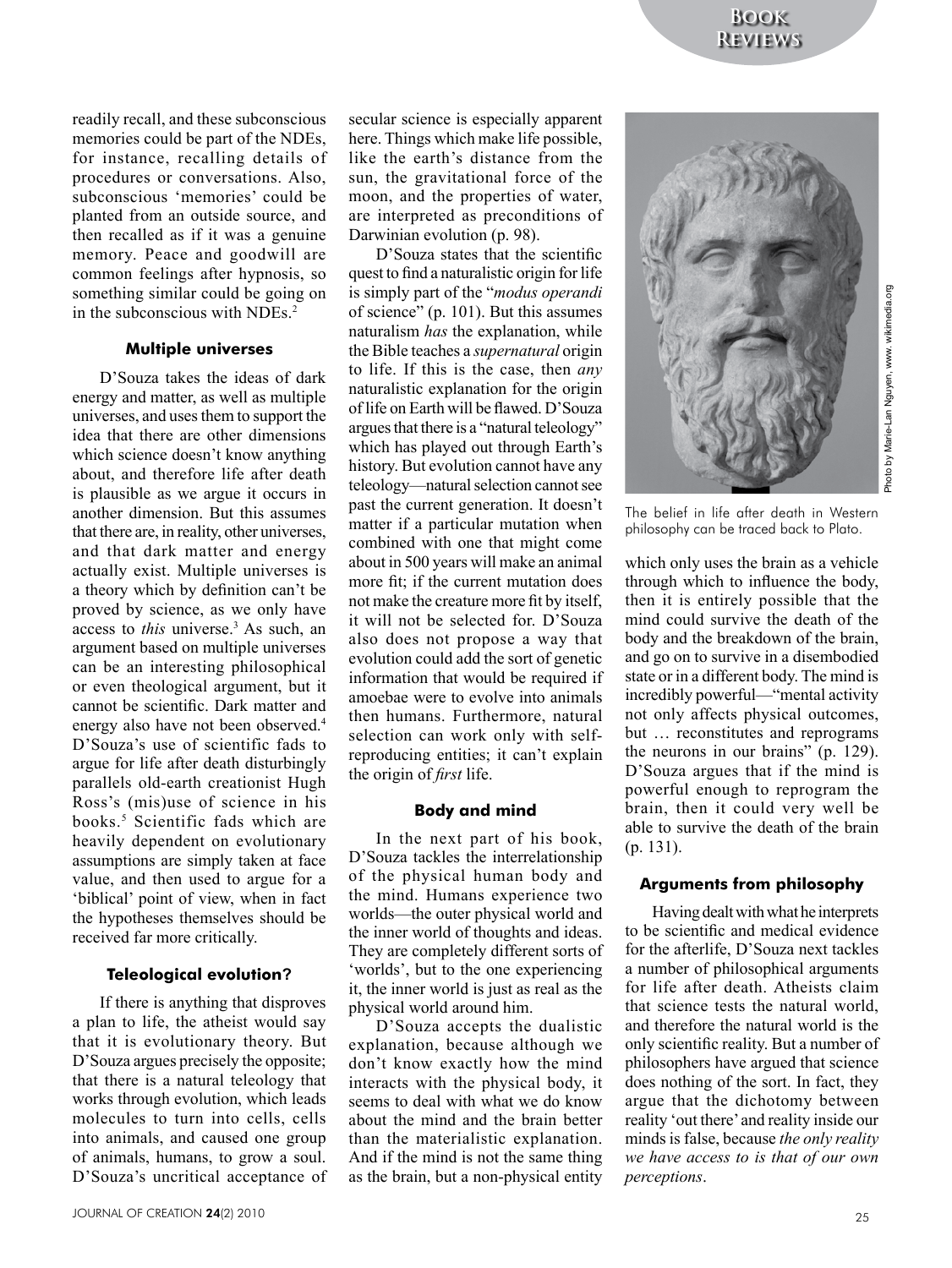# **Book Reviews**





Arthur Schopenhauer developed a nonreligious philosophical argument for the afterlife.

Kant argued for a distinction between the "noumenon", the world as it actually is, and "phenomenon", the world as we experience it. All of human experience, including scientific knowledge, is phenomenal, in that it can only deal with human perceptions of reality, and not necessarily reality *as it actually is*. We can know that the noumenal world exists because otherwise there would be no phenomenal experience. But the noumenal, according to Kant, is not bound by the constraints of space and time and the scientific laws which are all part of the phenomenal reality.

While Kant argued that we can't know anything about the noumenal realm because it is outside our experience, Schopenhauer distinguished between knowing something and knowing about it. It is possible to have knowledge about something without having direct access to it; one can make the claim that the Sahara desert is hot and dry regardless of whether they've been there. Schopenhauer argued that the noumenal realm is undifferentiated that is, everything *as it actually is*  exists in a state of transcendental oneness. This is because for objects to be distinct from each other, they must be so within either space or time. But if space and time are solely part of the phenomenal experience and not the noumenal, then there is no way for reality to be differentiated outside phenomenal experience. This leads Schopenhauer to advocate an afterlife which is decidedly non-Christian, but D'Souza uses Schopenhauer's philosophy as an example of a nonreligious philosophical argument for life beyond death.

#### **Presuppositional argument**

One of D'Souza's strongest arguments for the afterlife is the presuppositional argument—if one presumes the existence of an afterlife, things which are otherwise difficult to explain make sense. Humans uniquely recognize two sorts of 'laws', the physical laws which govern the natural world, but also moral laws which govern the way things *should* be, even though we have never experienced a world where the moral ideal is realized. D'Souza recognizes that while evolution can explain why humans might be selfish, or lie and cheat to end up ahead, it cannot explain why humans would consistently hold the belief that one *shouldn't* do so, and routinely despise people who make gains in that fashion (p. 167). The best explanation for these moral laws is that there is a reality in which those laws are fully lived out.

Some evolutionists argue that morality came about because at some point, a tribe of people recognized that it would be mutually beneficial for everyone to share their resources, or something along those lines. A group where each member makes sacrifices for the whole will be stronger than a more 'individualistic' group who only look out for themselves. But D'Souza argues that this argument has a fatal flaw—a cheat in the group who takes advantage of the efforts of the whole without contributing anything will be better off still, so evolution still ends up supporting selfish behavior, and is unable to explain self-sacrifice.

'Kin selection', where seeming self-sacrifice makes the propagation of ones genes more likely, could explain some things, like why a mother would run into a burning building to save her children, who each carry half her genes, or why one would make sacrifices for one's own community, but it does not explain altruism towards strangers. D'Souza argues that his view that human moral ideals find their source in a realm where those ideals are actually lived out makes the best sense for how humans actually act, even though we do not routinely live up to these ideals.

## **The beneficial nature of belief in life after death**

The most practical question one can ask about belief in life after death is whether it is good for the individual or for society. After the September 11 attacks in 2001, Richard Dawkins famously wrote a column claiming that the Muslims' belief that they were going to be greeted by beautiful virgins in paradise was behind their attacks.6 D'Souza argues that atheists who didn't believe in an afterlife have committed even worse atrocities, the majority of people who believe in an afterlife aren't compelled to kill themselves or others, and that the belief in an afterlife wasn't the key conviction that led to any of the Muslim terrorist attacks in any case.

On the other hand, there is a lot of evidence that the belief that humans have immortal souls is beneficial, both to individuals and society as a whole. The whole idea that humans have rights is based on the assumption that humans have souls and are somehow more than beasts. This belief led Francisco de Vitoria, a Dominican theologian, to argue against the enslavement of American Indians by Spanish conquistadors, regardless of the possible economic benefits to Spain, even though the Indians were not Christians. Opposition to slavery of any sort was developed entirely in Christian circles, and throughout history the only nations to voluntarily abolish slavery are those which were largely Christian.